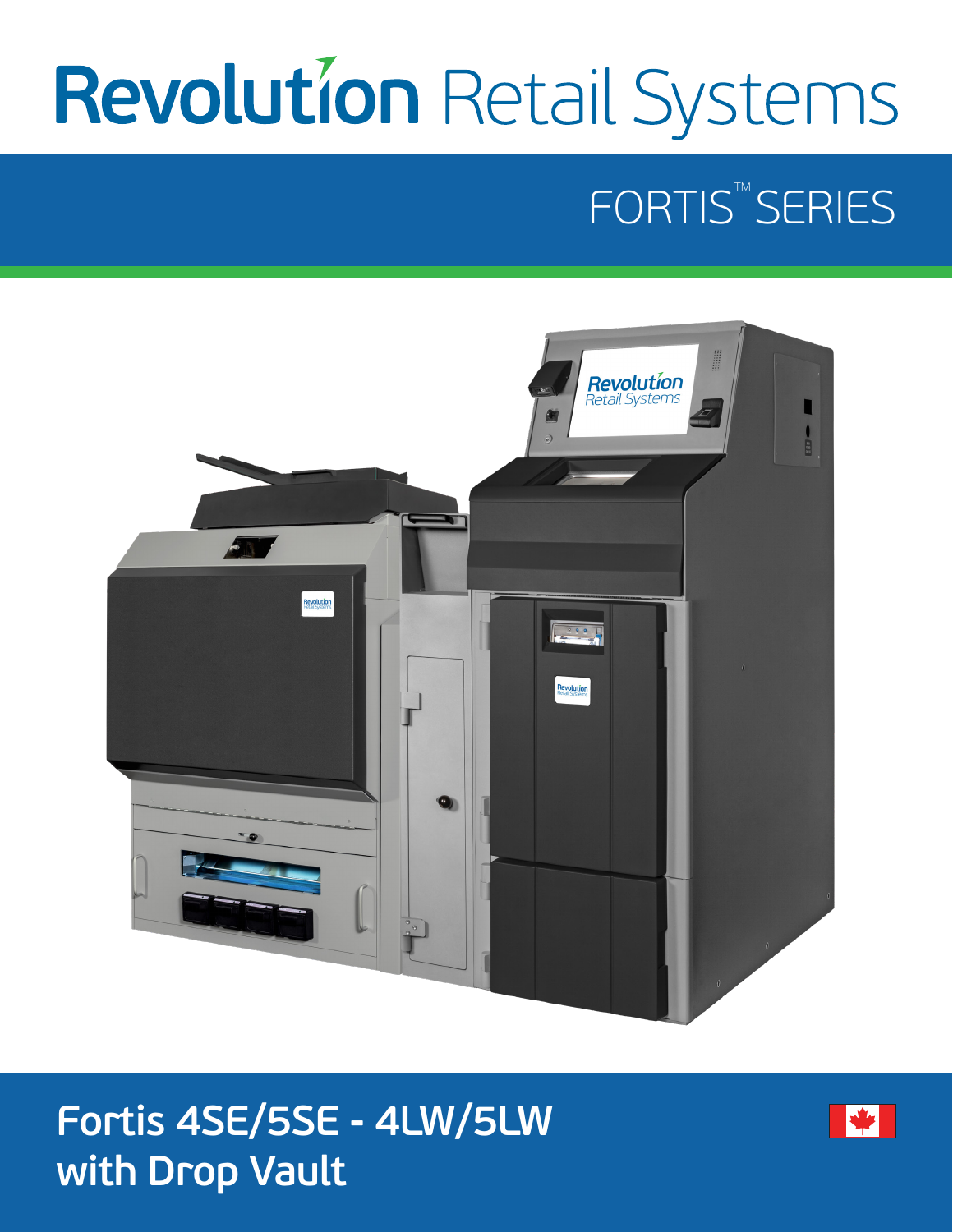## FORTIS<sup>™</sup>SERIES



#### HARDWARE FEATURES:

- Closed Loop Architecture of Notes and Coins; No Manual Intervention Required
- Continuous 24/7 Monitoring
- Audit Cassette Allowing Automatic Internal Validation of Any Recycling Cassette
- Lockable Large-Capacity Deposit Cassette Accepting Up to 7,200 Notes
- "Fitness Sort" on Recycled Notes
- Two Roll Storages with Capacity Up to 250 Notes Each to Hold Escrow and Rejected Notes, Respectively
- Pocket Note Acceptor Handles Large Bundles of Notes (Up to 250 Notes)
- Flexible Note Orientation (No Need to Separate or Face Notes)
- Scalable Cluster Format Up to Two (2) Note Recyclers in Dual Configurations
- Coin Discrimination (i.e. Counterfeit Coin Rejection)
- Dispenses Coins Directly into Till Tray Fortis 4SE & 5SE
- Dispenses Coins Directly into Till Drawer Fortis 4LW & 5LW
- Coin Cup LEDs (Notification if Change is Left in Cups)
- Integrated Printer
- Optional Integrated Biometrics (Fingerprint Reader)
- Optional Integrated Barcode Scanner for Till Check In/Out
- Optional Integrated Drop/Storage Vault
- Uninterruptible Power Supply

### ACCESS/CONTROL:

- Drops Can be Made via a Drop Chute
- The Drop Vault is Controlled by Biometric Access
- Till Drawers, Packages, or Drops Can be Tracked by Barcode Scanner in Conjunction with RRS Fortis Series



Fortis 4SE/5SE with Drop Vault Fortis 4LW/5LW with Drop Vault

#### SOFTWARE FEATURES:

- PCI Compliant
- REACHTM Remote Monitoring and Management
- Real Time Cash/Coin Level Monitoring
- Reporting Standard or Custom
- Lane and/or Clerk Accountability
- Tills and Drop Bags Automatically Traced to a Specific User by Utilizing Bar-Coding
- Multiple Tills per Register/Lane
- Configurable User Permission Levels for Equipment Access
- Multiple User Authentication Schemes (Log-in and PIN, or Biometrics)
- Automatic Prompting of Periodic Password Changes
- Customized Programming of ID Cards
- Track Monies Outside of Unit with External Vault Fund Function
- Guided Deposit Preparation: Automatically Calculates and Moves Deposit to Courier Cassette
- Automatic End of Day Reporting
- Courier Specific Log-In Menu
- Video Troubleshooting Tips
- Video Guidance for System Operation

### DROP VAULT:

- Height: 43.8"
- Width: 7.79"
- Weight: 225 lbs.
- Available Volume: 1.83 Cubic Feet

### FEATURE CAPABILITY:

- Ability to Integrate with POS System
- Same Day Credit on Deposit (Provisional Credit)

## **Revolution Retail Systems**

Revolution Retail Systems LLC | 1400 Valwood Parkway, Suite 100 | Carrollton, TX 75006 | Tel: 469.317.2910 | 855.616.3827 | Fax: 469.364.3856 © January 2022 Revolution Retail Systems LLC | www.rrs360.com | Email: revolutionsales@rrs360.com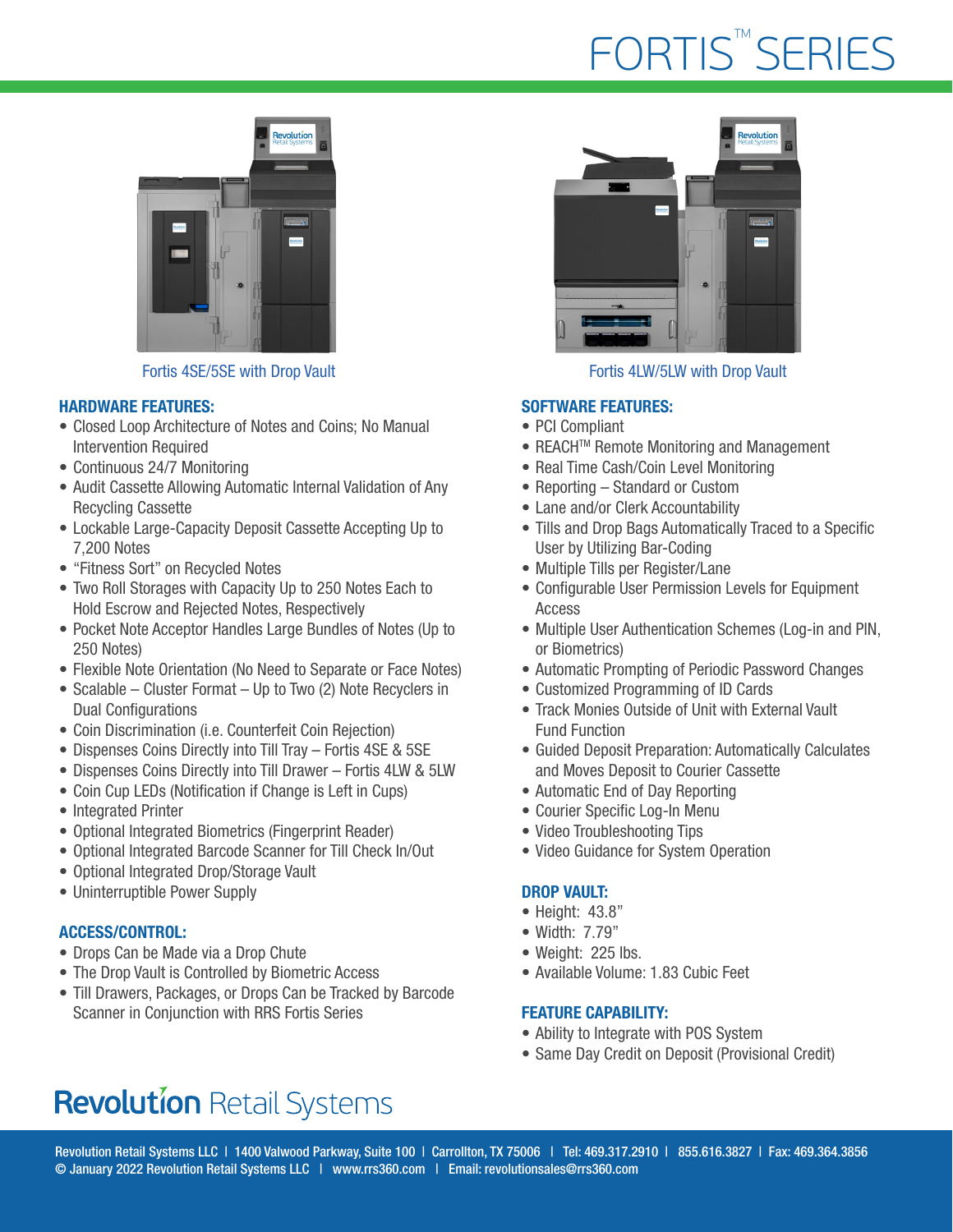## FORTIS<sup>™</sup>SERIES

### **SPECIFICATIONS**

| <b>Physical Characteristics (nominal):</b> | <b>Fortis 4SE</b> | <b>Fortis 4LW</b> | <b>Fortis 5SE</b> | <b>Fortis 5LW</b> |
|--------------------------------------------|-------------------|-------------------|-------------------|-------------------|
| Height                                     | 60.24"            | 60.24"            | 60.24"            | 60.24"            |
|                                            | $(1,530.07$ mm)   | $(1,530.07$ mm)   | $(1,530.07$ mm)   | $(1,530.07$ mm)   |
| Width                                      | 48.37"            | 59.00"            | 48.37"            | 59.00"            |
|                                            | $(1,228.48$ mm)   | $(1,498.59$ mm)   | $(1,228.48$ mm)   | $(1,498.59$ mm)   |
| Depth (install depth)                      | 39.57"            | 39.57"            | 39.57"            | 39.57"            |
|                                            | $(1,005.00$ mm)   | $(1,005.00$ mm)   | $(1,005.00$ mm)   | $(1,005.00$ mm)   |
| Weight (empty)                             | 2,450 lbs         | 2,550 lbs         | 2,450 lbs         | 2,550 lbs         |
|                                            | (1, 111 kg)       | $(1, 157$ kg)     | (1, 111 kg)       | $(1, 157$ kg)     |
| <b>Device Configuration:</b>               |                   |                   |                   |                   |
| Number of Recycle Cassettes                | 4                 | 4                 | 3                 | 3                 |
| Number of Small Recycle Cassettes          | $\mathbf{0}$      | $\mathbf 0$       | $\overline{2}$    | $\overline{2}$    |
| <b>Number of Deposit Cassettes</b>         | 1                 | 1                 | 1                 | 1                 |
| Number of Audit Cassettes                  | $\mathbf{1}$      | 1                 | 1                 | 1                 |
| Notes:                                     |                   |                   |                   |                   |
| Capacity per Cassette (approximate):       |                   |                   |                   |                   |
| <b>Recycle Cassette</b>                    | 3,000 notes       | 3,000 notes       | 3,000 notes       | 2,700 notes       |
| <b>Small Cassette</b>                      | 800 notes         | 800 notes         | 800 notes         | 800 notes         |
| <b>Deposit Cassette</b>                    | 7,200 notes       | 7,200 notes       | 7,200 notes       | 7,200 notes       |
| Roll Storages (total)                      | 500 notes         | 500 notes         | 500 notes         | 500 notes         |
| <b>Total Capacity of Notes</b>             | 19,200 notes      | 19,200 notes      | 17,800 notes      | 17,800 notes      |
| Processing Speed In or Out (max)           | 10 notes/sec      | 10 notes/sec      | 10 notes/sec      | 10 notes/sec      |
| Recycling Capability (max)                 | (4) denominations | (4) denominations | (5) denominations | (5) denominations |
| Coin:                                      |                   |                   |                   |                   |
| Number of Recycle Modules                  | 4                 | 4                 | 4                 | 4                 |
| <b>Capacity by Denomination (maximum):</b> |                   |                   |                   |                   |
| • Nickels                                  | 3,000             | 6,500             | 3,000             | 6,500             |
| • Dimes                                    | 6,200             | 15,000            | 6,200             | 15,000            |
| • Quarters                                 | 2,700             | 5,800             | 2,700             | 5,800             |
| • Loonies                                  | 1,800             | 2,050             | 1,800             | 2,050             |
| • Toonies                                  | 1,700             | 1,900             | 1,700             | 1,900             |
| • Sorted Overflow                          | $- - -$           | 15,000            | ---               | 15,000            |
| <b>Total Coin Capacity</b>                 | 15,400            | 46,250            | 15,400            | 46,250            |
| Coin Processing Speed In (up to)           | 700 coin/min      | 3,000 coin/min    | 700 coin/min      | 3,000 coin/min    |
| Coin processing Speed Out (up to)          | 16 coin/sec       | 32 coin/sec       | 16 coin/sec       | 32 coin/sec       |
| Accepts Up To                              | (6) denominations | (6) denominations | (6) denominations | (6) denominations |
| Recycle Up To                              | (4) denominations | (4) denominations | (4) denominations | (4) denominations |

## **Revolution Retail Systems**

Revolution Retail Systems LLC | 1400 Valwood Parkway, Suite 100 | Carrollton, TX 75006 | Tel: 469.317.2910 | 855.616.3827 | Fax: 469.364.3856 © January 2022 Revolution Retail Systems LLC | www.rrs360.com | Email: revolutionsales@rrs360.com